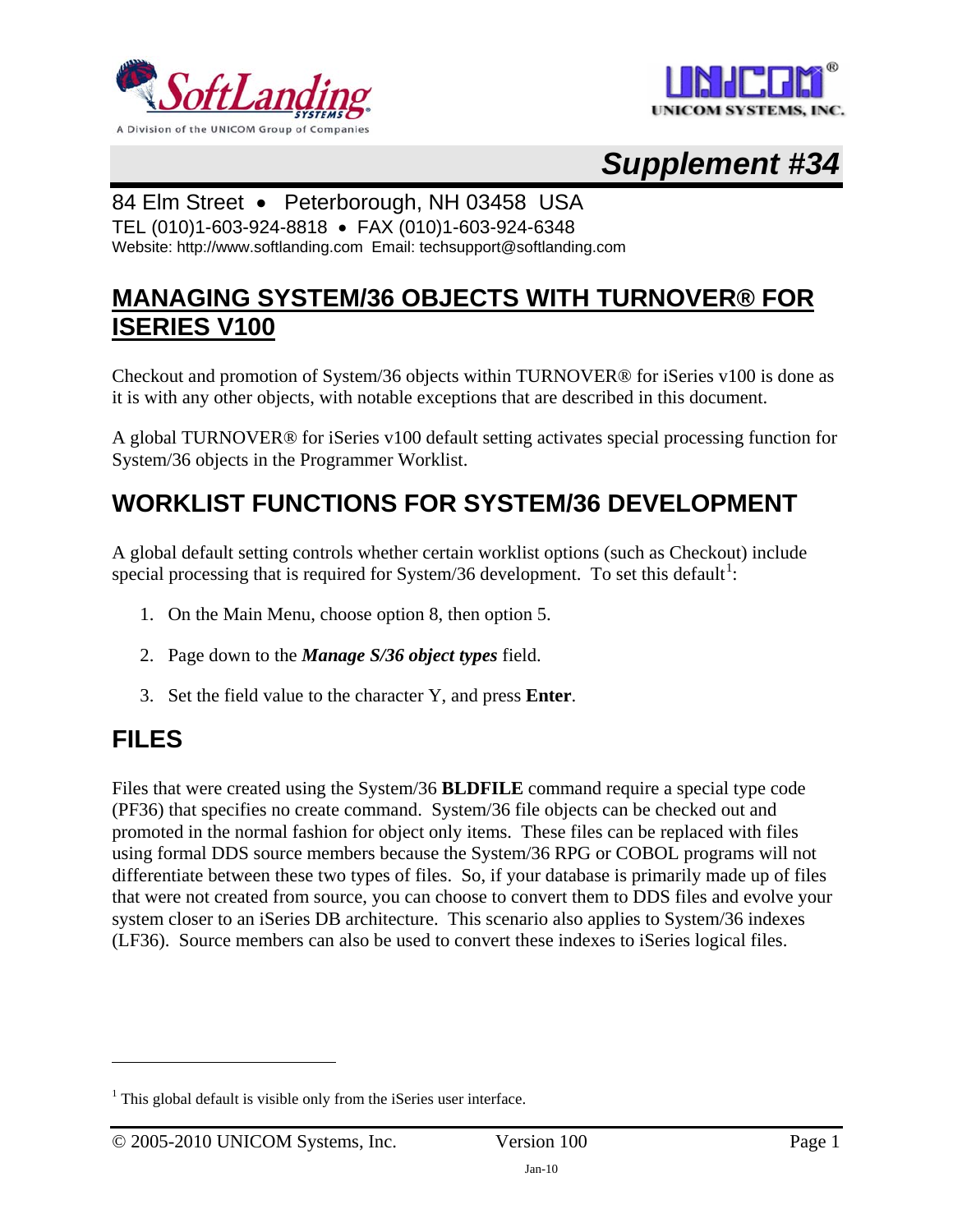# **OCL**

Traditionally, users operating in the System/36 environment use QS36F for their data library. All System/36 OCL procedures default to this library. The library that the OCL points to can be controlled however with the use of the System/36 command **FLIB**.

By prompting this command, which resides in the QSSP library, you can re-direct control to a particular library other than QS36F. Because this command is session sensitive, you can set up your applications within TURNOVER® for iSeries v100 in the normal way. You can choose to specify the QS36F library for your production data library, or you can specify some other library for production data and use the **FLIB** command to orient to that library for production.

If you want to execute OCL in a development library, you can use the **FLIB** command to set the directive for the OCL to point to your development data library. When you prompt the **FLIB** command, you can also specify whether or not to use the library list (**\*LIBL** or **\*NOLIBL**) to find other objects by "falling-thru" the list to locate them.

## **SYSTEM/36 COMMAND LINE**

Your user profile can specify the System/36 environment. However, when you are operating from menu options within TURNOVER® for iSeries v100, you will find that the command line is not a System/36 command line. To execute System/36 commands, you must get to an external area such as the Program Development Manager program, either using the normal command line or by using **F20** from within the worklist.

Once in PDM, you will find a System/36 command line from where such commands like **FLIB**, **SLIB**, and **SDA** can be executed. Your library list should also include the libraries QSSP, QPDA, and #LIBRARY for all System/36 functions to operate correctly.

## **SYSTEM/36 DISPLAY FILES**

The correct type code to use for working with System/36 menus is the DSPF36 type code, not DSPF. Check out objects for this DSPF36 type code using Checkout Menu option **2** (*Checkout by member*), or worklist batch check out for a member. After first reserving the item if it is new, create the object must using the **SDA**, which is the System/36 version of **STRSDA** on the iSeries. Execute the **SDA** command (see above under System/36 command line), then use option **2** to create the screen format with the FM suffix. The **SDA** should also be used to compile the object. It is at this point that the native member is created in QS36DDSSRC.

Set up the DSPF36 type code in the global and application type code lists to point to the QS36SRC source file, because the System/36 screen formats must be kept resident with their RPG36 counterparts. After compiling, the original source for the FM member will be in both the QS36SRC file and it's generated native DDS member in QS36DDSSRC. (It is this QS36DDSSRC member that the system uses to compile the screen object.) During compile –